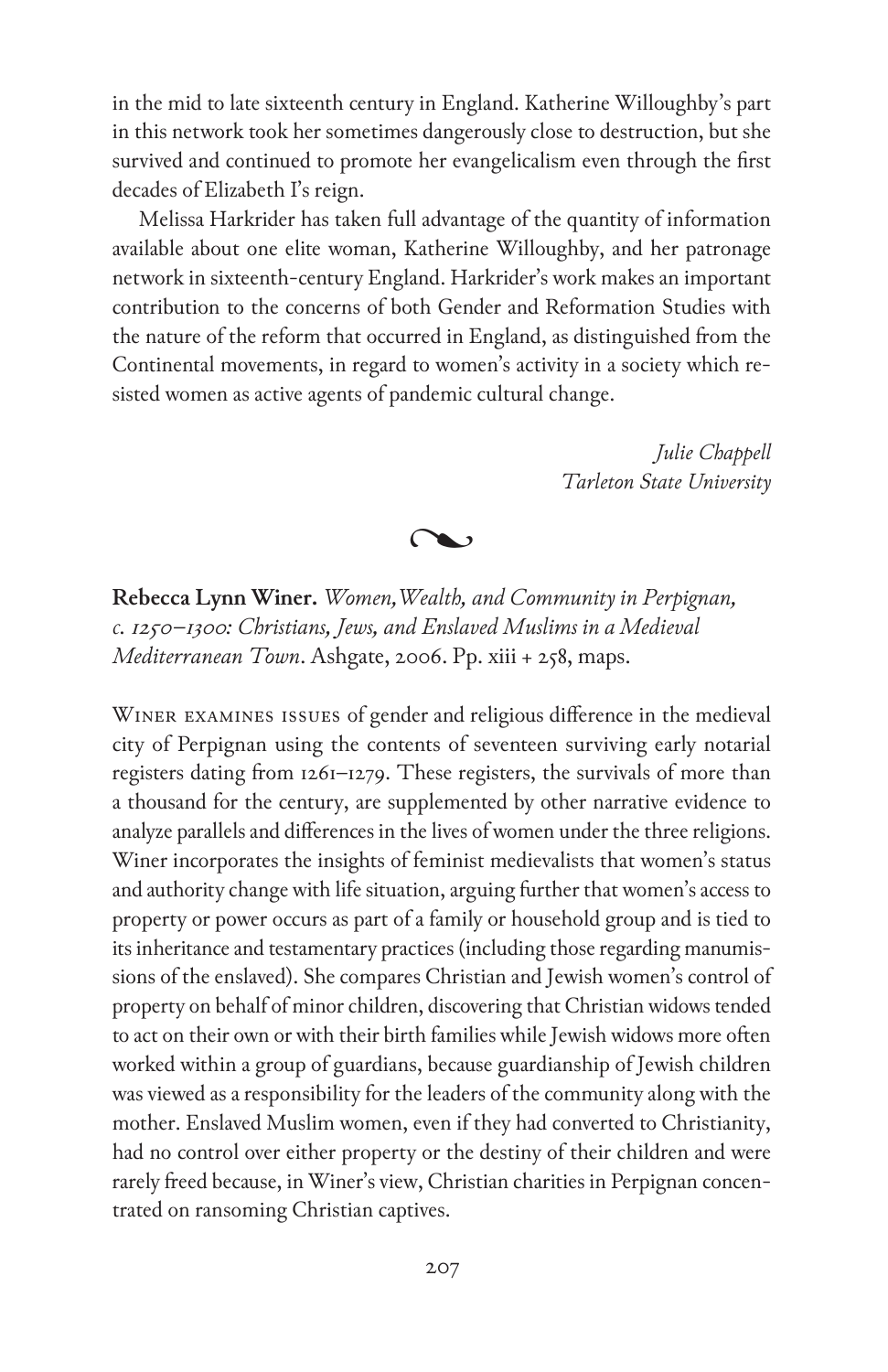The surviving documents enable Winer to show the variety of practices in Perpignan regarding marriage, dowry and counter-gift, widow's portion, and divisions of inheritance that might be eventually managed by a widow within both Christian and Jewish communities. Was property to be inherited by one son, or was it divided among all of them? How do dowries paid for daughters at marriage limit their access to other inheritance? Does the widow get back her dowry immediately upon the death of her husband, or only when children come of age? Winer concurs with those before her who have tended to associate the differences between Perpignan and Catalonia more generally with conflict between Visigothic and Roman law. It is possible, on the other hand, that many of the various solutions adopted in marriage and inheritance contracts in Perpignan at the time reflect not so much conflict between law codes as a tendency towards ad hoc solutions, which would only gradually be generalized into feudal law.

Winer begins with a story of three (actually four) women found in the documents from winter 1276–1277: Raimunda, the Christian widow; Regina, a Jewish orphan in the guardianship of three male members of the Jewish community; and the Muslim slave Issa, whose Christian female owner, Romia, sold her that winter. In stories like these Winer reveals possible situations of women not only among elites, but also among artisans. Relationships with men or children as well as life stage determines the status of both Christian and Jewish women: they are daughers, wives, mothers, or widows. Both Jewish and Christian women enter the public sphere as widows acting as guardians who manage the estates of minor children, and make investments (in local or long distance trade, money-lending, etc.).

But given how many documents have been lost, can we generalize beyond this evidence? I would say sometimes yes, and sometimes no. Allow me to explain in the terms of social scientists. Most of the time even if every source has been consulted, generalized trends can only be extrapolated from the data if the survivals can be treated as a random sample of the larger population. Winer does not attempt to argue that the surviving seventeen registers out of an estimated 1000 from the thirteenth century constitute a random sample. Still, in a best case scenario, assume that survivals were a random sample, with every register assumed to have 200 documents and thus a total population of documents of 20,000 of which all but about 3400 are now lost. The margins of error or confidence range for the percentages derived from a sample of 3400 cases out of a population of 20,000 can then be found from on-line calculators for margin of error for random samples. In this case a random sample from such a population would have a margin of error of plus or minus 5.3.<sup>1</sup> To have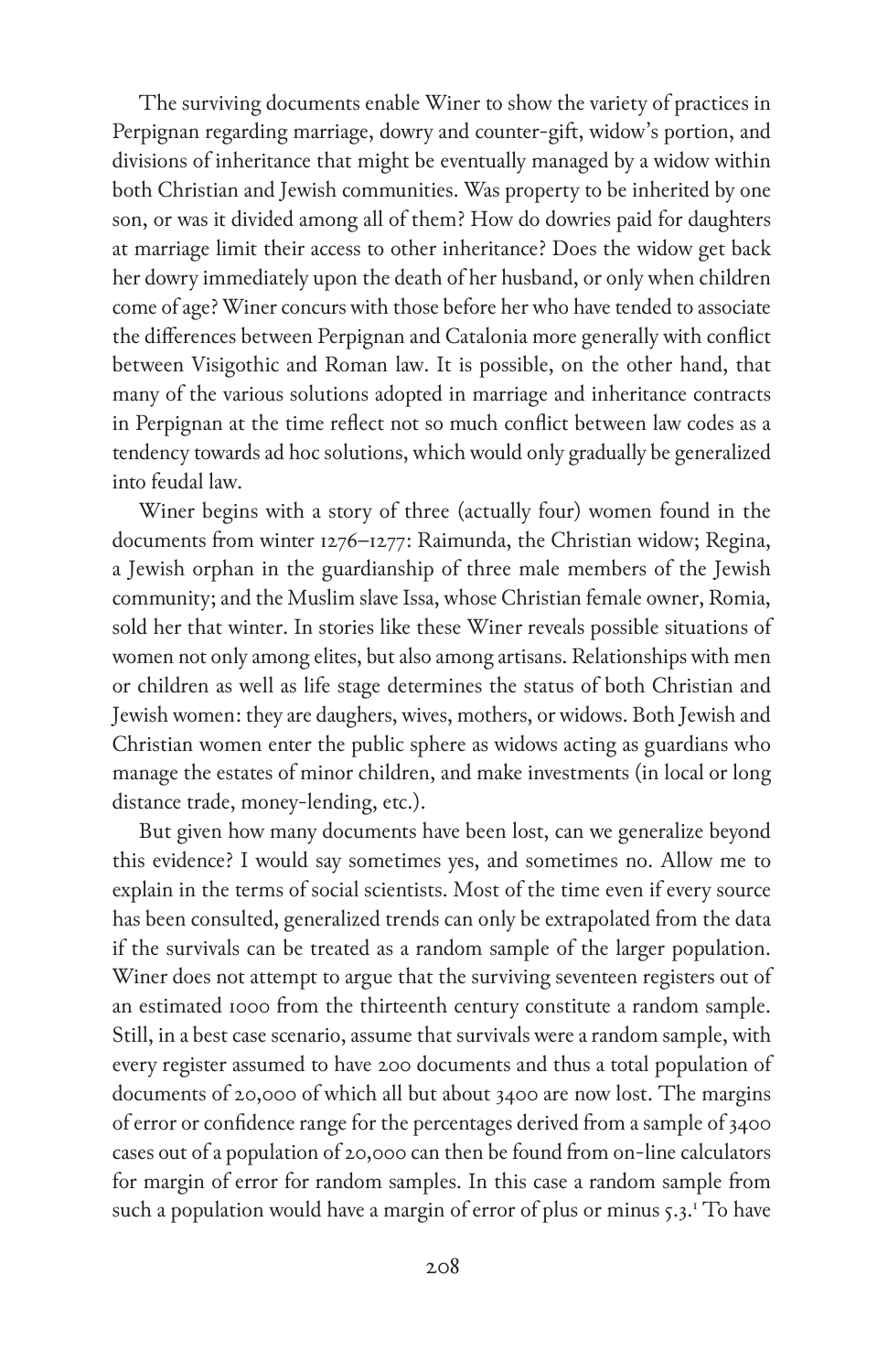statistical significance (and to generalize from the numbers) for any percentage calculated, the range of confidence surrounding that percentage must not overlap with the range of confidence of any other percentage provided. Thus, when Winer provides percentages of 45 versus 55 percent, the margin of error bracketed percentages for 45 percent [39.7 to 50.3] versus those for 55 percent [49.3 to 60.3] do overlap, which suggests that even in the best case (where it could be argued that she has a random sample) the evidence cannot be used to show anything that can be generalized to the larger population, but only to reflect what is found in the surviving documents. That is, the documents cannot be pushed too far in making comparisons to other populations in other times and places.

This calculation is not intended to criticize an important dissertation/book, but to show that in some places its statistics are generalizable. For instance, Winer's statistics concerning the number of loan contracts in which women (often acting as guardians) are the principals must be taken very seriously in comparison to those of other studies. She finds that women were principals in Jewish loan contracts recorded in the surviving Latin notarial registers in only twenty percent of the contracts, with men being principals in eighty percent. Given assumptions in the previous paragraph for the same set of surviving documents and population, the same confidence ranges are appropriate. Thus twenty percent women becomes 14.7 to 25.3 percent and eighty percent men gives 74.7 to 85.3 percent. Here not only do confidence ranges not overlap, but they are so far apart that even if our assumption of randomness is violated, the relationship, that for Perpigan, Jewish men did undertake about four times more lending than Jewish women, probably holds. This finding at first sight appears to conflict with evidence from northern France analyzed by William C. Jordan but (as he makes clear in his study of the French monarchy and the Jews) he was describing the Jewish community of Picardy at a moment of severe disruption. In face of Christian pressures nearly all Jewish men had fled, and Jewish women were forced to take over financial oversight of family affairs.<sup>2</sup> For a population not under such stresses as in Perpignan, subject to Catalan and Majorcan not French rulers, Winer's numbers are probably more generalizable, but Winer and Jordan agree that Jewish women had the commercial expertise to engage in money-lending when forced to do so by unfortunate circumstances.

But this is only peripherally a book about Jewish women and lending. Winer has been remarkably successful in her mission to show the range of possibilities for or limitations on Christian, Jewish, and Muslim women acting as members of either families or households that can be discovered even in